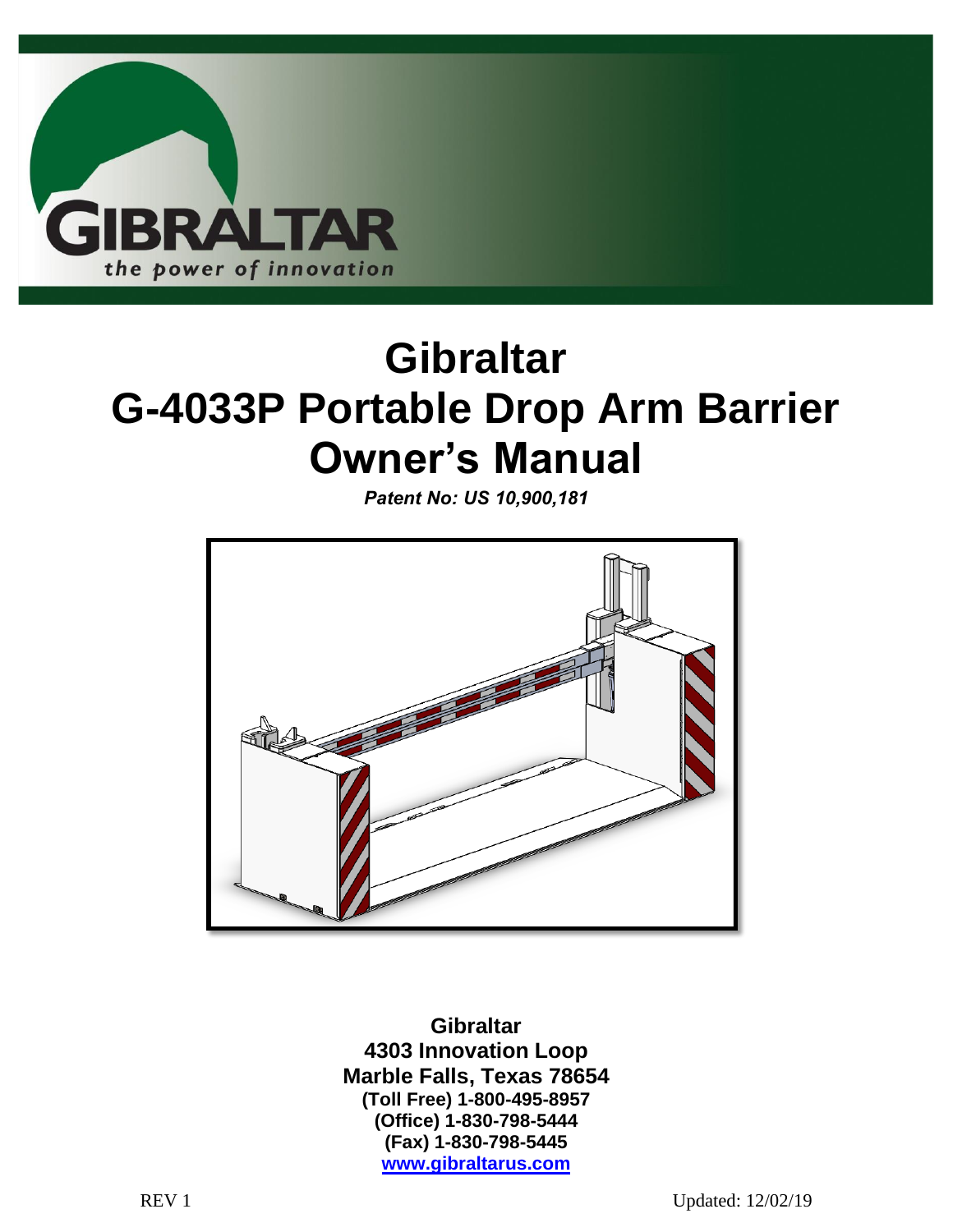# G-4033P M30 P3 Portable Drop Arm Owner's Manual

| <b>Table of Contents</b> |  |  |  |  |  |  |
|--------------------------|--|--|--|--|--|--|
| 1.                       |  |  |  |  |  |  |
| 2.                       |  |  |  |  |  |  |
| 3.                       |  |  |  |  |  |  |
| 4.                       |  |  |  |  |  |  |
|                          |  |  |  |  |  |  |
|                          |  |  |  |  |  |  |
| 7.                       |  |  |  |  |  |  |
| 7.1.                     |  |  |  |  |  |  |
|                          |  |  |  |  |  |  |
| 8.1.                     |  |  |  |  |  |  |
| 8.2.                     |  |  |  |  |  |  |
| 8.3.                     |  |  |  |  |  |  |
| 8.4.                     |  |  |  |  |  |  |
| 9.                       |  |  |  |  |  |  |
| 9.1.                     |  |  |  |  |  |  |
| 9.2.                     |  |  |  |  |  |  |
| 9.3.                     |  |  |  |  |  |  |
| 9.4.                     |  |  |  |  |  |  |
| 10.                      |  |  |  |  |  |  |
|                          |  |  |  |  |  |  |
|                          |  |  |  |  |  |  |
|                          |  |  |  |  |  |  |
| 11.                      |  |  |  |  |  |  |
|                          |  |  |  |  |  |  |
|                          |  |  |  |  |  |  |
|                          |  |  |  |  |  |  |
|                          |  |  |  |  |  |  |
| 12.                      |  |  |  |  |  |  |
|                          |  |  |  |  |  |  |
|                          |  |  |  |  |  |  |
|                          |  |  |  |  |  |  |



Please Refer to Contract Plans and Documents for Specific Details.

 $\mathbf{1}$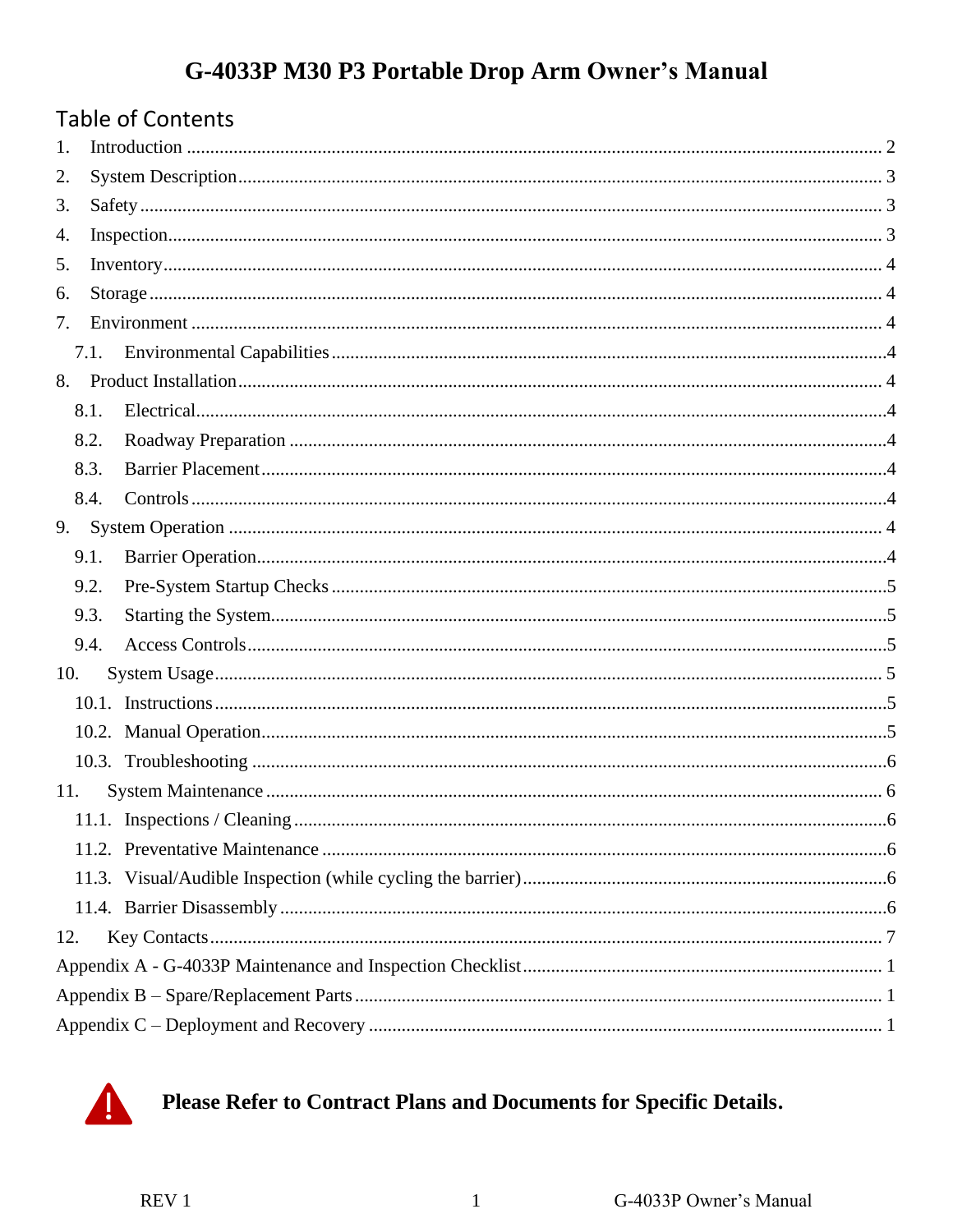#### <span id="page-2-0"></span>1. Introduction

This manual is intended as a supplement to project specific installation drawings and control system drawings.

Gibraltar's M30 P3 Portable Drop Arm Barrier was designed to meet the most stringent specifications and perimeter security standards for anti-ram vehicle barriers. The M30 P3 Portable Drop Arm Barrier system was tested by a certified independent testing laboratory in accordance with ASTM F2656-07, Impact Condition Designation M30, Penetration Rating P3, with capability of stopping a 15,000lb vehicle traveling at speeds up to 30mph. The M30 P3 Portable Drop Arm Barrier is listed and approved on the USACE Department of Defense (DOD) Anti-Ram Barrier list.

The Gibraltar M30 P3 Portable Drop Arm Barrier is a great option for rapid deployment at locations such as downtown corridors, festivals, stadiums, conventions, etc. that need hostile vehicle mitigation surrounding their perimeter.



G-4033P (Towable configuration shown)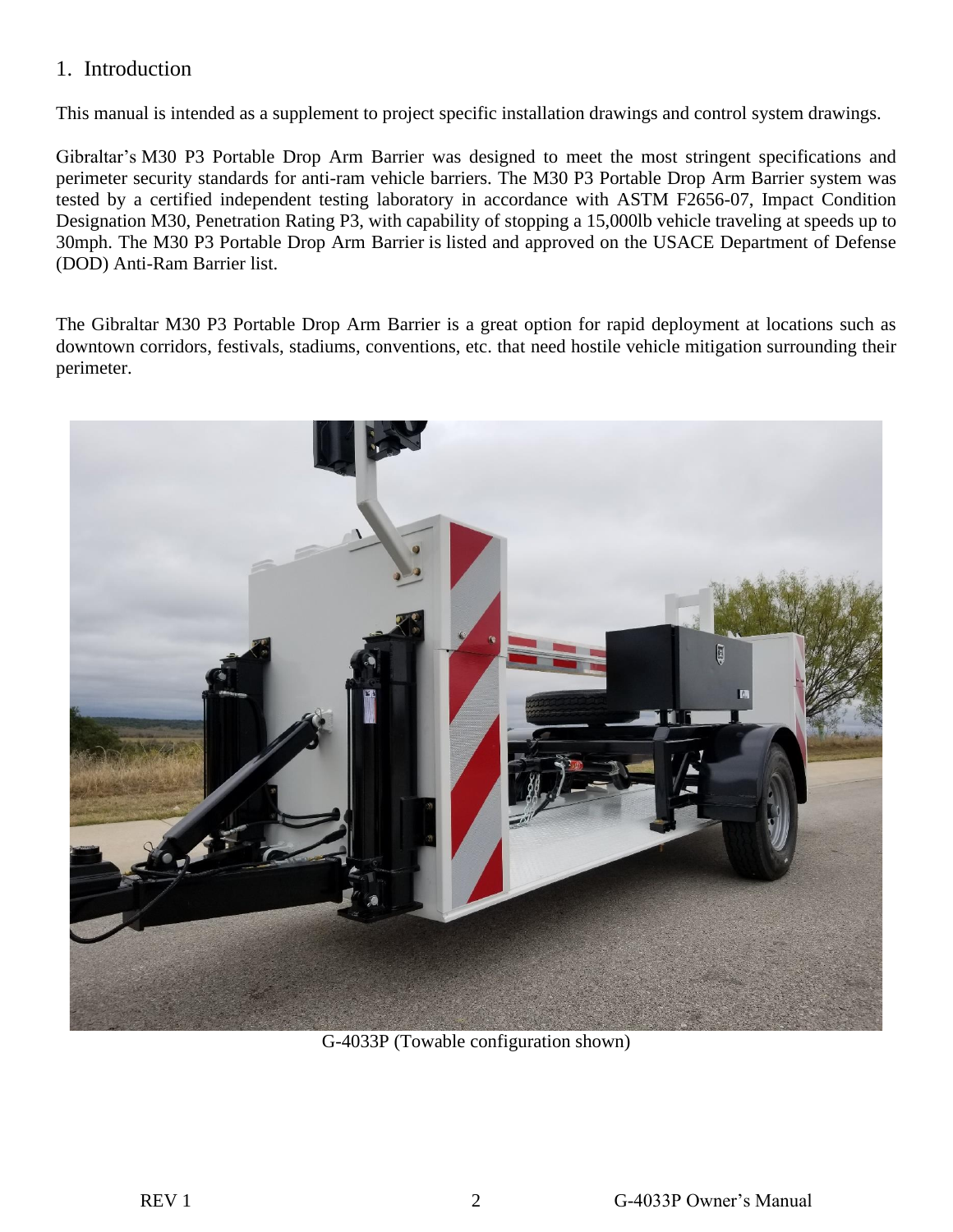#### <span id="page-3-0"></span>2. System Description

The G-4033P M30 P3 Portable Drop Arm Barrier is designed in accordance with ASTM F2656-07 for an M30 P3 penetration rating with a blocking height of 43in (1092mm) from the roadway surface. It is a hydraulically operated unit powered by a 12V battery source.

The G-4033P M30 P3 Portable Drop Arm Barrier is capable of 200 complete up/down cycles per hour and can change direction when cycling. The cycle rate for opening and closing is adjustable.

The G-4033P M30 P3 Portable Drop Arm Barrier can be provided in a towable configuration as well. If provided, the towable unit has a drop-down tongue permanently fixed to the barrier and a removable trailer that can be towed separately for off-site storage or towing additional units.



**Your Safety is Important to Us!**

#### <span id="page-3-1"></span>3. Safety

Gibraltar does not assume responsibility for injury to persons or property during loading, unloading, transporting or installation, but verbal guidance and additional written instructions are available upon request.

The installer is responsible for ensuring that the rigging and lifting gear is properly sized and attached when lifting heavy components. The M30 P3 Portable Drop Arm Barrier can weigh as much as 8,000lbs [2950kg]; use this weight for planning purposes. Equipment used to set system components must be capable of handling the components in an overhang position.



Before working on any part of the system, ensure the following:

- Power is removed from the system.
- Traffic should be controlled for the duration of work performed on the barrier and should not be permitted to drive through the system until all the control and safety functions have been verified and are working properly.
- Use caution when working around the arm hinge or the latch, these are both dangerous pinch points.

#### <span id="page-3-2"></span>4. Inspection

Upon delivery, the barrier should be checked to ensure that no damage occurred during shipping, e.g. bent, misalignment, coating defects, weld defects.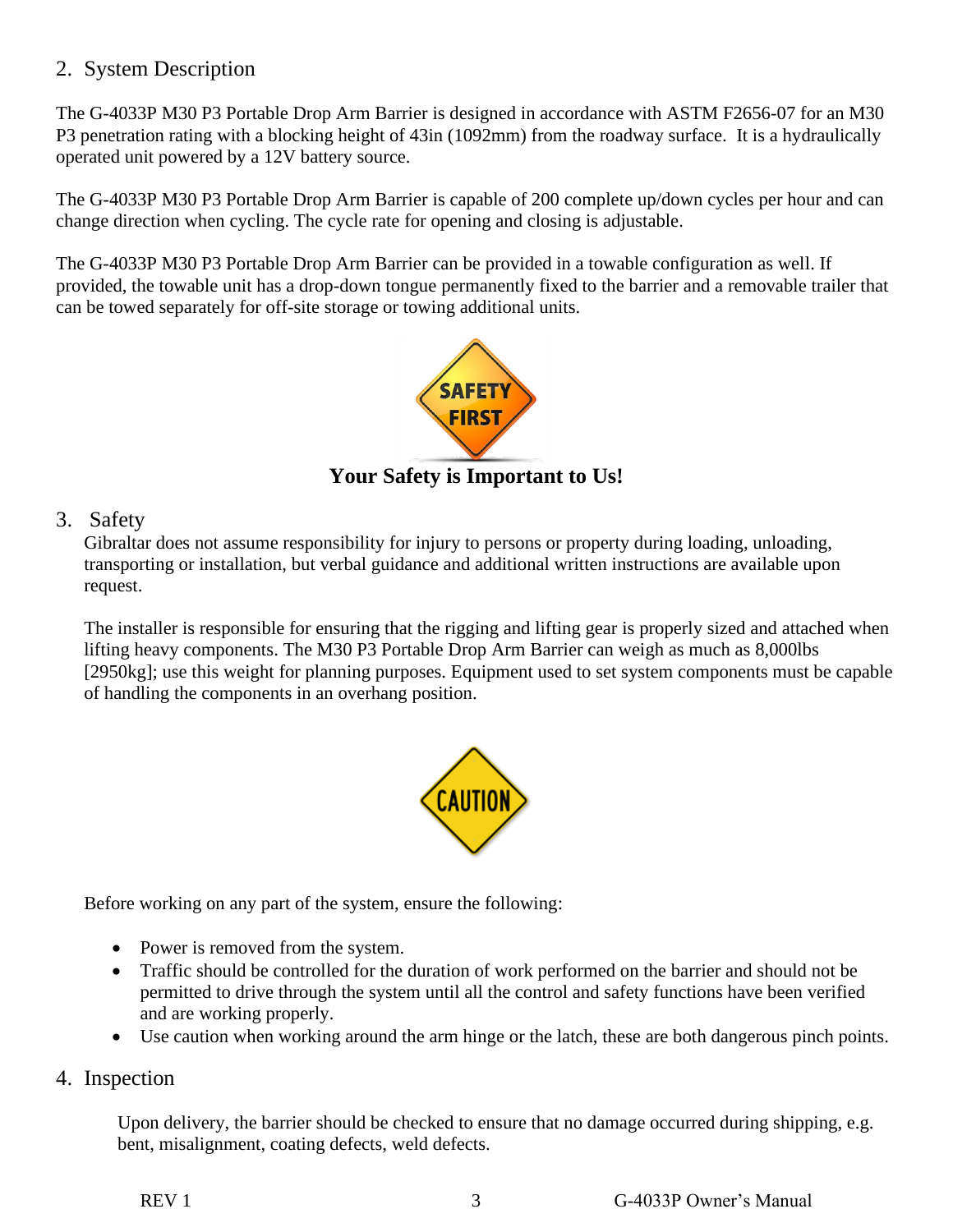#### <span id="page-4-0"></span>5. Inventory

Upon receipt, check your packing slip to ensure all materials arrived. Some equipment may be stored in the barrier or tool cabinet.

#### <span id="page-4-1"></span>6. Storage

The barrier shall be stored in such a manner to ensure proper ventilation and drainage, in addition to protect against damage, weather, vandalism or theft.

#### <span id="page-4-2"></span>7. Environment

- <span id="page-4-3"></span>7.1. Environmental Capabilities
	- 7.1.1. The M30 P3 Portable Drop Arm Barrier is designed to operate in an ambient temperature range of:  $32 \text{ }^{\circ}F$  (0  $\text{ }^{\circ}C$ ) to  $150 \text{ }^{\circ}F$  (65  $\text{ }^{\circ}C$ ).

#### <span id="page-4-4"></span>8. Product Installation

- <span id="page-4-5"></span>8.1. Electrical
	- 8.1.1. Power required for charging the battery system is 120VAC, 20A, 60Hz.
	- 8.1.2. The M30 P3 barrier is capable of operating with on-board battery power only. (See 9.2.1 for more power information)

#### <span id="page-4-6"></span>8.2. Roadway Preparation

8.2.1. Any debris must be cleared prior to placing the M30 P3 Portable Drop Arm Barrier in position.

#### <span id="page-4-7"></span>8.3. Barrier Placement

8.3.1. The M30 P3 Portable Drop Arm Barrier was designed to be deployed on a relatively level concrete or asphalt roadway.

## **8.3.2. NOTE: For trailered barrier deployment, recovery, and operation, see Appendix C instructions.**

- <span id="page-4-8"></span>8.4. Controls
	- 8.4.1. Once barrier is in place, locate the two-button remote control and pull out the desired amount of cable.

### <span id="page-4-9"></span>9. System Operation

- <span id="page-4-10"></span>9.1. Barrier Operation
	- 9.1.1. Gibraltar provides a basic two-button wired remote control capable of controlling a single barrier. More complex control panels can be custom made at an additional cost.
	- 9.1.2. Basic control functionality includes:
		- Close pushbutton
		- Open pushbutton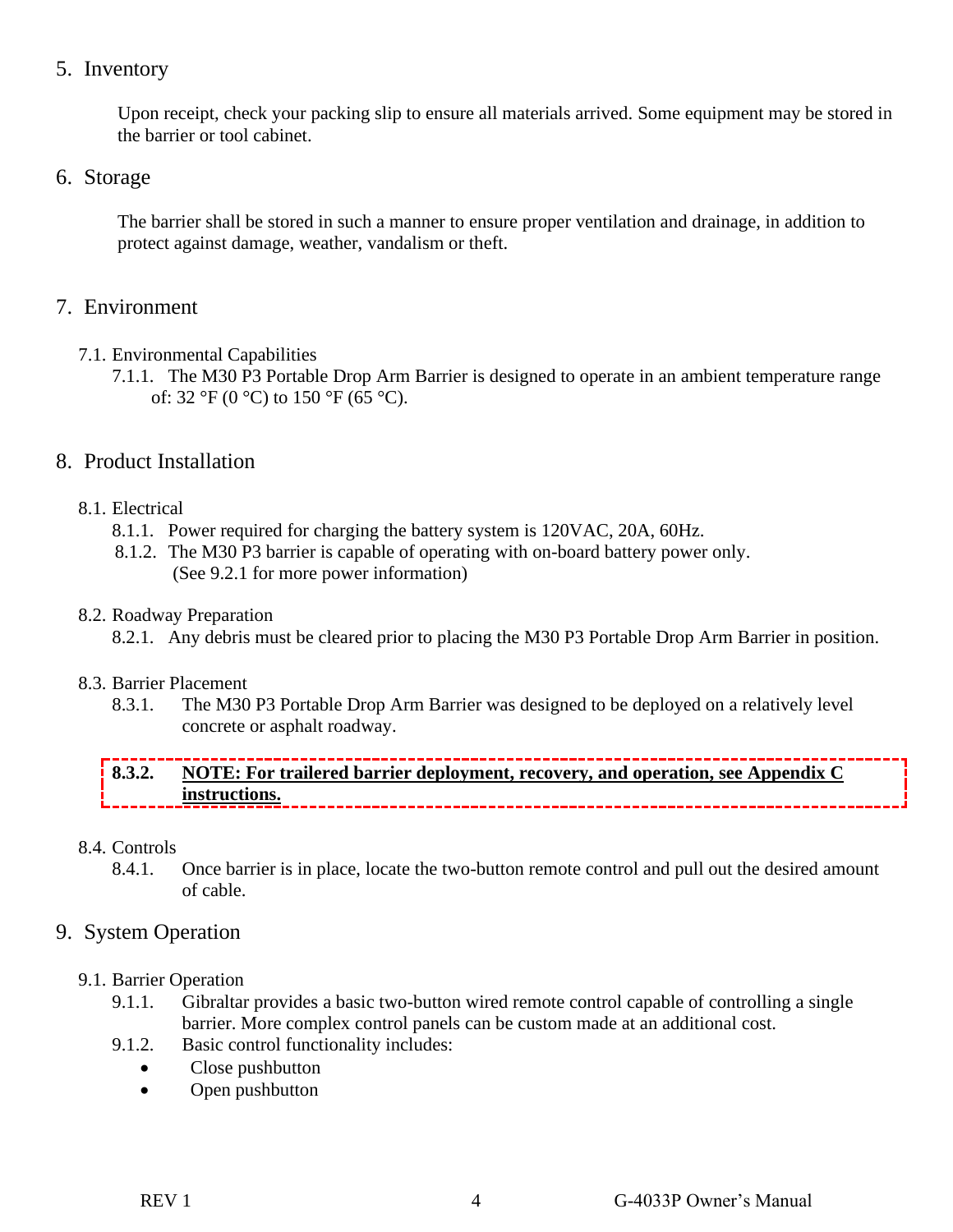#### <span id="page-5-0"></span>9.2. Pre-System Startup Checks

- 9.2.1. Power
	- Ensure all Electrical and Hydraulic connections are secure.
	- Check battery charger LED to ensure the batteries are sufficiently charged. The barrier is capable of over 300 cycles on a full charge.
	- o Red LED indicates low charge
	- o Yellow LED indicates charging
	- o Green LED indicated full charge
	- The battery charger should be powered whenever possible. The connection plug is located in the rear access box and normally attached to the provided generator. If the barrier is set up for prolonged use, the power cable should be removed from the generator receptacle and powered with a standard 120VAC, 20A power source.
- 9.2.2. Hydraulic Fluid Fill and Setup
	- Fill oil reservoir with new filtered oil 1/2" from the top of the sight glass.
	- Hydraulic fluid is not provided by Gibraltar, 1-2 gallons are required to fill the system, use AW-46 type hydraulic fluid. Note: The trailered barrier version requires 2-3 gallons.
	- Check for hydraulic leaks and tighten fittings as necessary.
- 9.2.3. Sensor Functionality
	- The barrier is equipped with an optical beam sensor integrated into the control system. The sensor prevents the arm from lowering if objects or personnel are under the arm.
- <span id="page-5-1"></span>9.3. Starting the System
	- 9.3.1. Turn the power switch on the control panel to the ON position
	- 9.3.2. Verify the green power LED is illuminated
- <span id="page-5-2"></span>9.4. Access Controls
	- 9.4.1. Gibraltar can provide other control devices such as keypad entry, and wireless remote controls if necessary.
	- 9.4.2. In-field support for programming changes or additions is available for an additional fee.



Operation of the M30 P3 Portable Drop Arm Barrier can be dangerous for installation and maintenance personnel, be aware of pinch points when working on or near the barrier system.

### <span id="page-5-3"></span>10.System Usage

#### <span id="page-5-4"></span>10.1. Instructions

- 10.1.1. Basic operation is via the pushbuttons on the two-button remote control or customer requested entry method.
	- To raise the barrier, press and hold the "up" pushbutton, the arm stops once the barrier is in the up position.
	- To lower the barrier, press and hold the "down" pushbutton, release the pushbutton once the arm is down.
	- Direction can be changed at any time by pressing the desired pushbutton.

#### <span id="page-5-5"></span>10.2. Manual Operation

10.2.1. Switch the directional control valve to "raise" and use the hand pump to pump fluid into the hydraulic cylinder to raise the barrier. It takes approximately 70-100 pumps using the hand pump to raise the barrier fully.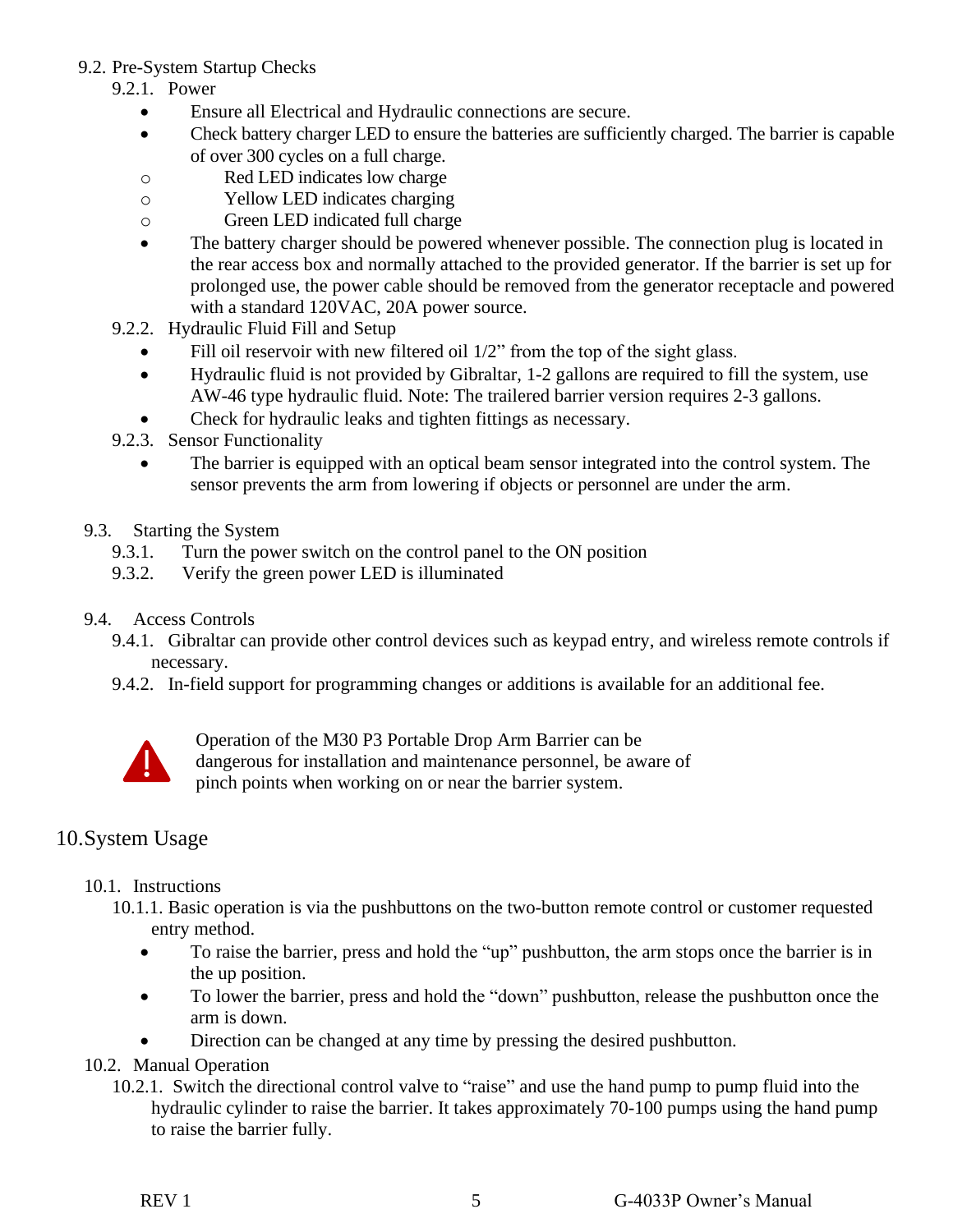#### <span id="page-6-0"></span>10.3. Troubleshooting

- 10.3.1. Check control panel to verify power.
- 10.3.2. If the barrier does not respond to control commands verify:
	- All circuit breakers are on.
	- No obstructions in front of the optical beam sensor.

10.3.3. If electronics appear to be functional, visually inspect the following for mechanical failures:

- Pivot Pin at the hinge post.
- Hydraulic Cylinder connection points.
- Hydraulic Cylinder Body.
- Verify the latch end of the arm is free from obstructions.

#### <span id="page-6-1"></span>11.System Maintenance

- <span id="page-6-2"></span>11.1. Inspections / Cleaning
	- 11.1.1. Cleaning in and around the barrier area should be, at minimum, every 3 months to avoid system mechanical failure.
- <span id="page-6-3"></span>11.2. Preventative Maintenance



- Set barrier in desired position. If maintaining while in the raised position secure the arm against the back stop.
- Turn the System power OFF. Lock the control box so power cannot be reapplied.
- 11.2.1. Follow the G-4033P Maintenance and Inspection Checklist **Appendix A.**
- 11.2.2. See **Appendix B** for spare or replacement parts.
- <span id="page-6-4"></span>11.3. Visual/Audible Inspection (while cycling the barrier)
	- 11.3.1. Listen for irregular noises around the blocking assembly for:
		- Excessive banging
		- Grinding
		- Squeaking
	- 11.3.2. Watch and listen to hydraulic cylinder for:
		- Irregular movement (flexing or binding)
		- Clicking
	- 11.3.3. Check functionality of barrier face lights (while cycling barrier)
		- LED strips should be green when the barrier is in the fully open position.
		- LED strips should be red when in motion or when in the closed position.



These types of irregularities could be signs of more serious issues.

<span id="page-6-5"></span>11.4. Barrier Disassembly



- Lower the barrier to the roadway closed position.
- Turn the System power **OFF** in the control box. Lock the control box.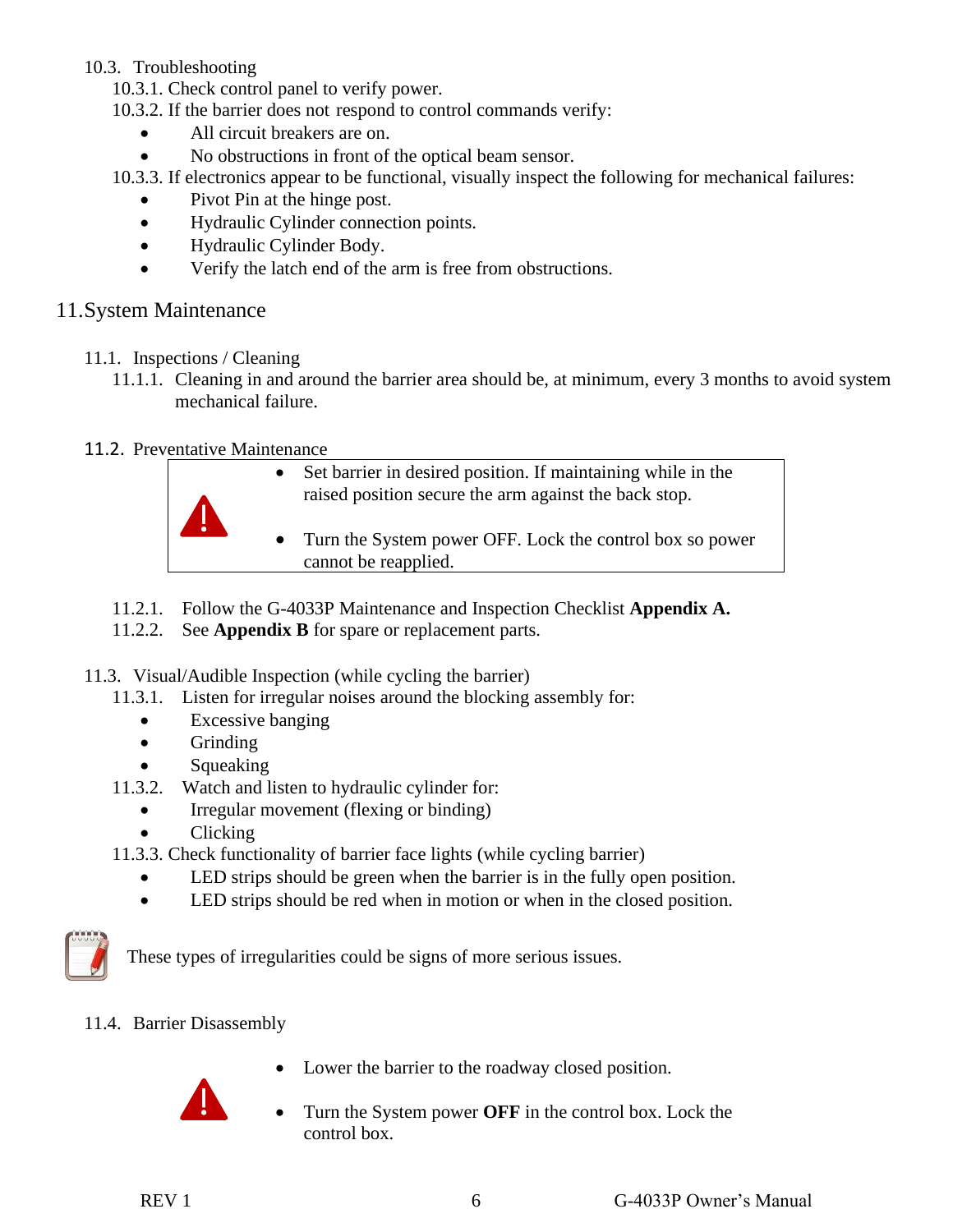11.4.1. Hydraulic drive system

- Bleed all pressure from the system through the system relief valve
- Remove hydraulic hoses from the cylinder
- Remove hydraulic cylinder clevis pins at the ram attachment points.
- Remove cylinder and inspect/replace as necessary.
- Re-assemble in reverse order

11.4.2. Barrier Arm Assembly

- Blocking assembly should not be removed from frame for the life of the product unless it is determined to be necessary after consulting with Gibraltar.
- Support the arm assembly to prevent the assembly from falling once the pivot pin is removed.
- Remove all clamps and the pivot pin
- Lift arm out of buttress assemblies.
- Re-assemble in reverse order.

11.4.3. Arm Assembly Lights

- LED strips can be disconnected by pulling power wire out of the arm assembly and disconnecting lights at screw on/off connection lead.
- Slide LED strip out towards the latch end of the LED track.
- Re-install in reverse order.

<span id="page-7-0"></span>12.Key Contacts

Technical / Sales Support Gibraltar 4303 Innovation Loop Marble Falls, Texas 78654 [Info@gibraltarus.com](mailto:Info@gibraltarus.com) 1-800-495-8957 (toll free) 1-830-798-5444 (office) 1-830-798-5445 (fax) [www.gibraltarus.com](http://www.gibraltarus.com/)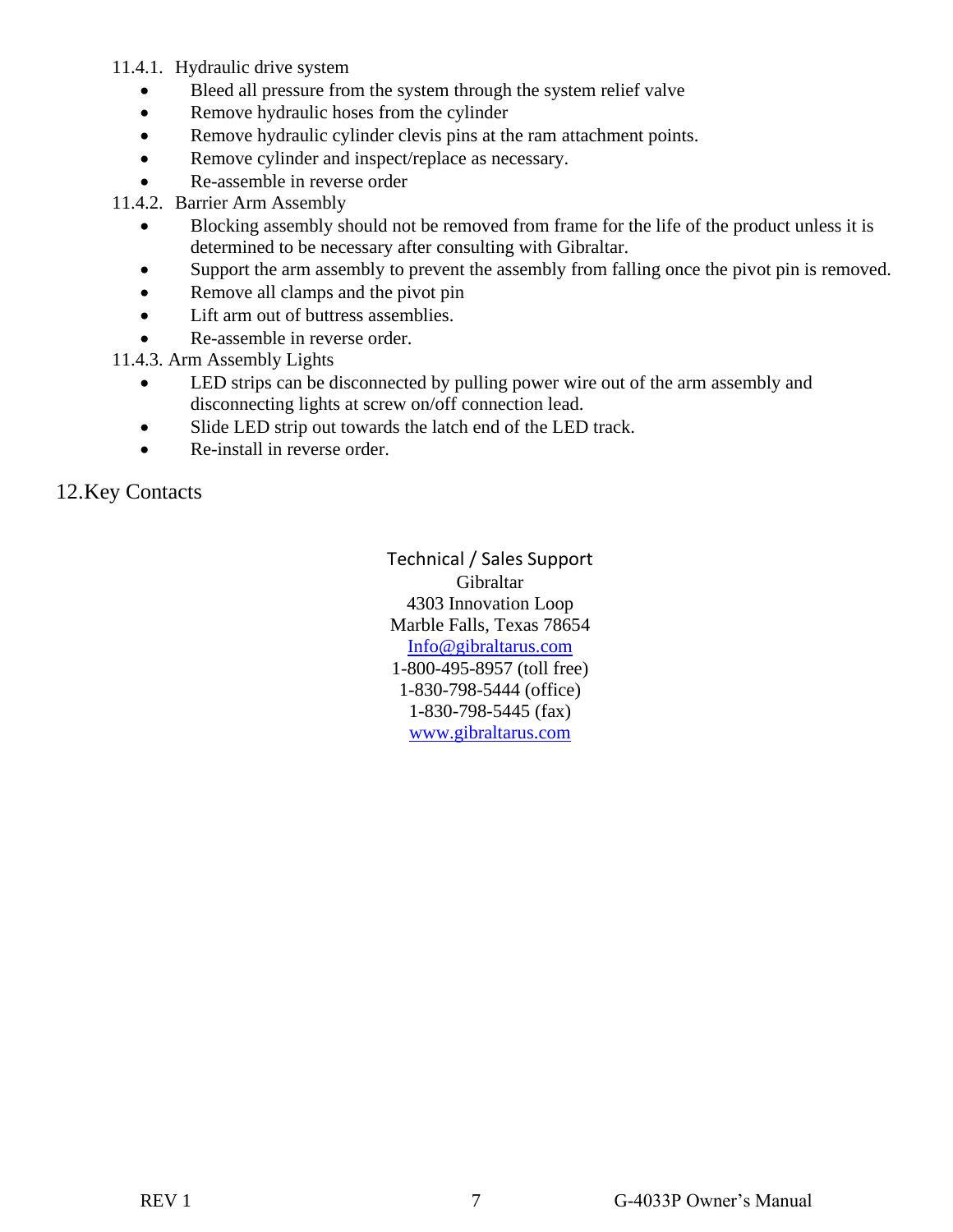<span id="page-8-0"></span>

# **G-4033P Maintenance and Inspection Checklist**

| G-4033P Common Inspection and Maintenance Checklist                                                                       |                        |  |                 |            |      |  |  |  |
|---------------------------------------------------------------------------------------------------------------------------|------------------------|--|-----------------|------------|------|--|--|--|
| This checklist is used to maintain the quality of your Gibraltar G-4033P Portable Drop Arm in accordance with Gibraltar's |                        |  |                 |            |      |  |  |  |
| standards and Warranty requirement.                                                                                       |                        |  |                 |            |      |  |  |  |
| Date:                                                                                                                     | <b>Facility Name:</b>  |  |                 | Inspector: |      |  |  |  |
|                                                                                                                           | <b>Barrier Serial:</b> |  |                 |            |      |  |  |  |
| Required inspection and maintenance points at 10,000 cycles or 3 months of operation:                                     |                        |  |                 |            |      |  |  |  |
| <b>Inspection Areas</b>                                                                                                   |                        |  | <b>Comments</b> | Pass       | Fail |  |  |  |
| 2. Visually inspect all bushings at the hinge point                                                                       |                        |  |                 |            |      |  |  |  |
| 3. Visually inspect hydraulic cylinder attachment bracket                                                                 |                        |  |                 |            |      |  |  |  |
| 4. Visually inspect hydraulic cylinder body for damage                                                                    |                        |  |                 |            |      |  |  |  |
| 5. Visually inspect the connection points of the cylinder                                                                 |                        |  |                 |            |      |  |  |  |
| 8. Verify all bolts are snug and have not worked themselves loose                                                         |                        |  |                 |            |      |  |  |  |
| 10. Verify Hydraulic cabinet and any junction boxes are free from debris                                                  |                        |  |                 |            |      |  |  |  |
| 11. Verify no loose wires within Hydraulic cabinet or any junction boxes                                                  |                        |  |                 |            |      |  |  |  |
| 12. Inspect barrier buttress posts for paint coating conditions                                                           |                        |  |                 |            |      |  |  |  |
| 13. Cycle minimum 10 times                                                                                                |                        |  |                 |            |      |  |  |  |
| 14. Verify smooth operation without binding                                                                               |                        |  |                 |            |      |  |  |  |
| 15. Ensure barrier rests on stop plate at the latch end when lowered                                                      |                        |  |                 |            |      |  |  |  |
| G-4033P Hydraulic 10,000 cycle or 3 months of operation maintenance checklist:                                            |                        |  |                 |            |      |  |  |  |
| 1. Complete first section of this checklist                                                                               |                        |  |                 |            |      |  |  |  |
| 2. Visually inspect for proper fluid level                                                                                |                        |  |                 |            |      |  |  |  |
| 3. Inspect for fluid leaks in cylinder area                                                                               |                        |  |                 |            |      |  |  |  |
| 4. Check all hydraulic fittings within HPU for leaks                                                                      |                        |  |                 |            |      |  |  |  |
| G-4033P Hydraulic 30,000 cycle or 12 months of operation maintenance checklist:                                           |                        |  |                 |            |      |  |  |  |
| 1. Perform typical 10,000 cycle, 3-month inspection                                                                       |                        |  |                 |            |      |  |  |  |
| 2. Check hydraulic fluid condition                                                                                        |                        |  |                 |            |      |  |  |  |
| 3. Visually inspect hoses for excessive wear                                                                              |                        |  |                 |            |      |  |  |  |

Inspector Signature: \_\_\_\_\_\_\_\_\_\_\_\_\_\_\_\_\_\_\_\_\_\_\_ Date: \_\_\_\_\_\_\_\_\_\_\_\_\_\_\_\_\_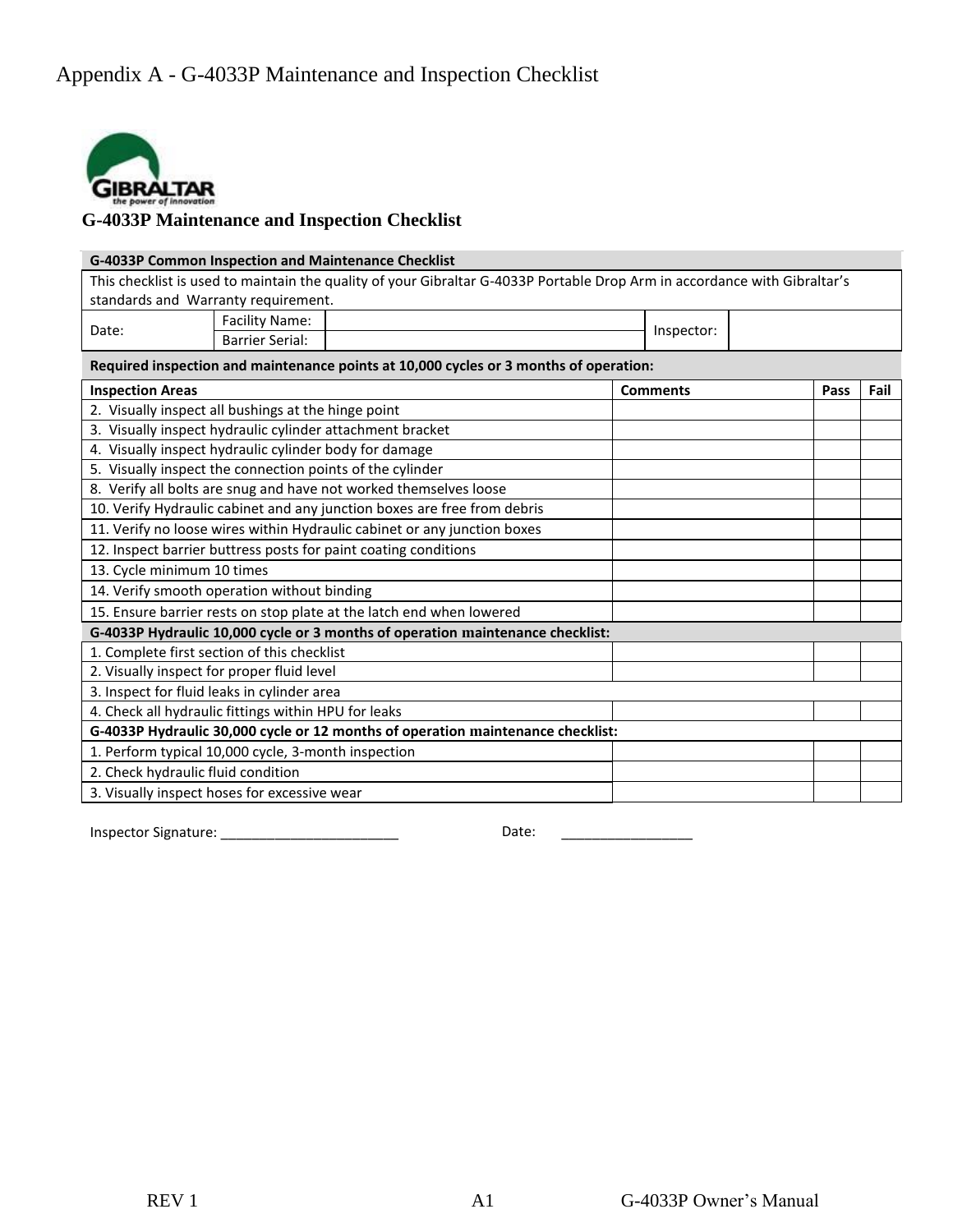<span id="page-9-0"></span>

| Part#        | <b>Item / (Description)</b>            |
|--------------|----------------------------------------|
| 4152-BUSHING | G-4033P Drop Arm Pivot Pin Bushing     |
| 4000-LED-12  | 12Ft. Clear Opening Drop Arm LED Strip |
| 4000-BMPR    | Drop Arm Bumper Pads                   |
| HYDCYL-2X16  | G-4033P Hydraulic Cylinder             |
| CLEVIS-HD    | <b>Hydraulic Cylinder Clevis Pin</b>   |

# SPARE/REPLACEMENT PARTS



Contact Gibraltar (+830-798-5444) if replacement parts are required.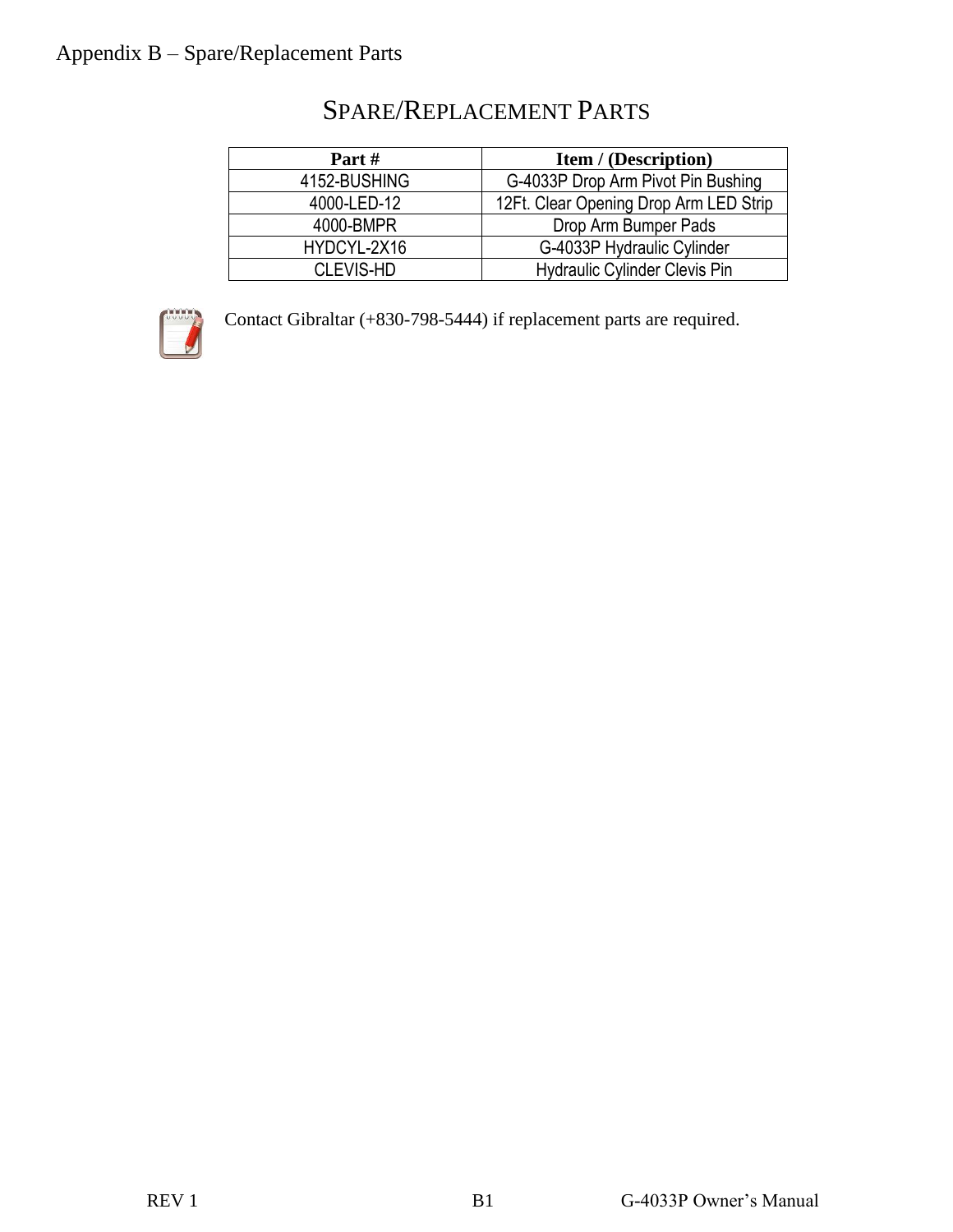## <span id="page-10-0"></span>Appendix C – Deployment and Recovery

Back barrier into desired deployment area, **DEPLOY** trailered barrier as follows:

- 1. Remove the pins from the three hydraulic risers (2 tongue side, 1 rear)
- 2. Unlock and open the control cabinet top cover
- 3. Turn the main power switch **ON**, the green LED indicator light will illuminate
- 4. Ensure the mode selector switch is in **TRAILER** mode.
- 5. Ensure the Riser/Arm selector valve is in **RISER**
- 6. Lower the tongue and rear risers until they contact the ground
- 7. Disconnect the barrier tongue from the tow vehicle
- 8. Remove the tongue support bar, fold and pin the barrier tongue in the stowed position
- 9. Store the tongue support bar inside the trailer storage box
- 10. Raise the front and rear hydraulics until the trailer tires are off the ground
- 11. Move the tow vehicle away from the Drop Arm
- 12. Raise the arm to the full up position
- 13. Disconnect the brake quick disconnect fitting from the barrier tongue
- 14. Disconnect the trailer light wire extension and store it in the trailer storage box
- 15. Pull the light cable and brake line through the passthrough tubes
- 16. Coil the trailer brake line and stow it with the rubber tiedown on the front of the trailer frame
- 17. Remove the pin retaining the trailer tongue extension and extend the trailer tongue
- 18. Pin the tongue extension in the extended position
- 19. Remove the turn table (if required) and positioning bar from the trailer storage box
- 20. Using the combination wrench and adjustable wrench stored in the trailer storage box, remove the four 1-inch bolts connecting the trailer to the drop arm
- 21. Store the bolts and wrenches in the trailer storage box
- 22. Lower the barrier, alternating the tongue and rear riser control valve, until it is sitting on the ground
- 23. Lift the tongue of the trailer and extend the jack wheel
- 24. Chalk the rear of the driver side trailer tire
- 25. Using the driver side tire as a pivot point, pull on tongue extension from the driver side to roll the trailer off of the barrier.
- 26. Turn the mode selector switch to the **BARRIER** position, the green LED indicator light will illuminate
- 27. Move the Riser/Arm selector valve to the **ARM** position
- 28. Insert the pin side of the positioning bar into the sleeve in the center of the ramp, lift the ramp vertical, remove the positioning bar, and push the ramp into the deployed position
- 29. Lower the arm, extend the desired amount of cable for the pushbutton control, and close the top cover
- 30. If possible, start the generator or connect the battery charger cable to 120V, 20A line power to charge the batteries
- 31. The barrier is ready for use

#### **CONTINUE TO THE NEXT STEP IF THE BARRIER MUST BE ROTATED**

- 32. Move the Riser/Arm selector valve to the **RISER**  position
- 33. Raise the barrier approximately 6" evenly off of the ground
- 34. Position the turn table under the barrier with the hook on the positioning bar
- 35. Lower the barrier onto the turn table (steps 32 34 may need to be repeated to find the center of gravity of the barrier)
- 36. Retract tongue and rear risers enough to clear the ground, the barrier should be balanced on the turn table
- 37. Rotate the barrier into the desired position
- 38. Raise the barrier and remove the turn table, store it in the trailer storage box
- 39. Lower the barrier into position and retract the risers
- 40. The barrier is ready for use



**WARNING:** NEVER place any part of your body under the barrier, loss of hydraulic pressure could result in severe injury or death.



**CAUTION:** The turn table is intended to be used on level well compacted surfaces such as concrete and asphalt.